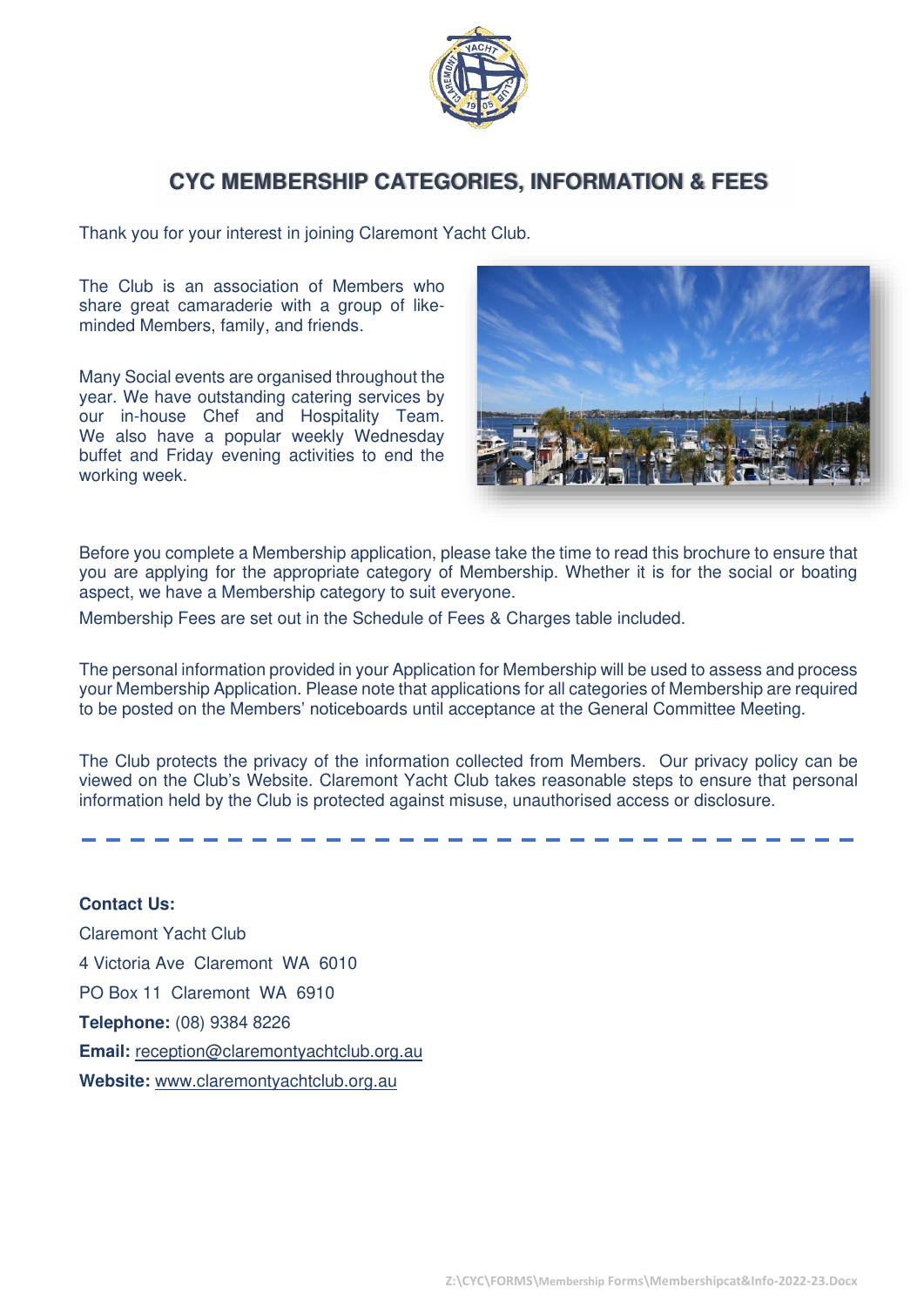## **SENIOR MEMBERSHIP CATEGORIES**

#### **Senior Member**

• You are entitled to vote and access the services and facilities of the Club in accordance with Club Rules

#### **Senior Member 21 to 24 years**

• You are entitled to vote and access all services and facilities of the Club except boating accommodation (unless a full Senior Membership fee is paid) in accordance with Club Rules

#### **Senior Member 18 to 20 years**

• You are entitled to access the services and facilities of the Club except boating accommodation (unless a full Senior Membership fee is paid) in accordance with Club Rules

#### **Family Membership**

- Family Membership is the discounted grouping of Members of a family together for billing purposes. The family Membership group consists of:
	- A Senior Member
	- **■** An Associate Partner (No Voting Rights)
	- **■** Any immediate Children 17 years and under (No Voting Rights)

#### **Country Member**

• Your usual place of residence must be outside of a 100 km radius of the Club. You are entitled to vote and access all services and facilities of the Club except boating accommodation (unless a full Senior Membership fee is paid) in accordance with Club Rules

#### **Senior Dinghy 18+ (No Voting Rights)**

- Senior Dinghy Membership category entitles you to enter Club Dinghy Race Events
- You are entitled to use the Dinghy Rack and are entitled to access the shore-based facilities of the Club, in accordance with Club Rules

## **ASSOCIATE MEMBERSHIP CATEGORIES**

Please Note, Associate Members:

- Have No Voting Rights
- Have restricted parking access

#### **Junior Member 14 years and under**

• You are entitled to access the shore-based facilities of the Club, in accordance with Club Rules

#### **Junior Member 15 to 17 years**

• You are entitled to access the shore-based facilities of the Club, in accordance with Club Rules

#### **Associate Partner**

• You must be the spouse or partner of a Senior, Special, Life or Country Member of the Club and are entitled to access the shore-based facilities of the Club, in accordance with Club Rules

#### **Associate Social**

• You are seeking to enjoy the Social Facilities of the Club. You are entitled to access the shore-based facilities of the Club, in accordance with Club Rules

#### **Associate Crew**

• You must crew on a yacht that regularly races in Club events and be nominated by the Skipper of that yacht. You are entitled to access the shore-based facilities of the Club, in accordance with Club Rules

#### **Associate Reciprocal**

• You are the member of a Yacht Club affiliated with the Yachting Western Australia. You are entitled to access the shore-based facilities of the Club, in accordance with Club Rules